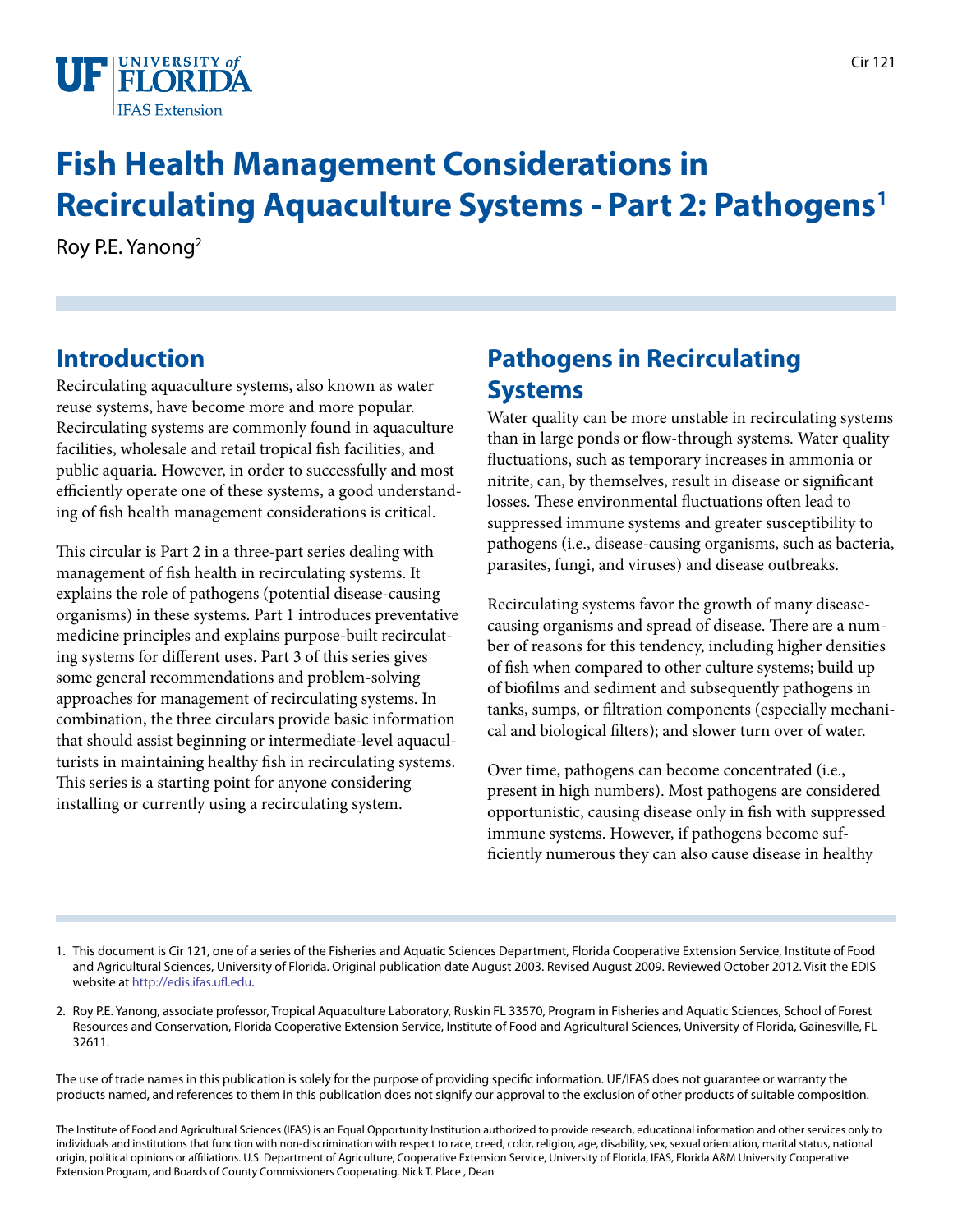fish. In addition, the continuous flow of water throughout a system can spread pathogens rapidly, especially in a system lacking adequate disinfection protocols or components, such as ultraviolet sterilization or ozone (see System Disinfection below).

Bacteria, parasites, fungi and viruses can all become concentrated in recirculating systems. Bacteria that seem to increase in number in recirculating systems include *Aeromonas* spp., *Vibrio* spp., *Mycobacterium* spp., *Streptococcus* spp., and *Flavobacterium columnare* (Columnaris disease) (see UF/IFAS Fact Sheets FA-14 *[Aeromonas Infec](FA042)[tions](FA042)*, FA-31 *[Vibrio Infections of Fish](FA036)* and VM-96 *[Mycobacte](VM055)[riosis in Fish](VM055)*; UF/IFAS Circular 57 *[Streptococcal Infections of](FA057)  [Fish](FA057)*; and [SRAC Publication](https://srac.tamu.edu/index.cfm/event/viewAllSheets/) No. 479b *Columnaris Disease*, respectively). Parasites that tend to thrive and spread relatively easily in recirculating systems include *Trichodina*, *Ichthyophthirius*,*Cryptocaryon*, *Amyloodinium*, *Costia* and monogeneans (see UF/IFAS Circulars 716 *[Introduction to](FA041)  [Freshwater Fish Parasites](FA041)* and 920 *[Ichthyophthirius multifiliis](FA006)  [\(White Spot\) Infections in Fish](FA006)*; UF/IFAS Fact sheet *[Amy](VM004)[loodinium Infections in Fish](VM004)* VM-90;and UF/IFAS Fact Sheet FA-28 *[Monogenean Parasites of Fish](FA033)*, respectively). Closed systems can also foster the spread of fungi and viruses (see UF/IFAS Fact Sheets VM-97 *[Fungal Diseases of Fish](VM033)* and FA-29 [Introduction to Viral Diseases of Fish,](FA034) respectively).

Adequate control of pathogens in a system, and consequently reduction of disease in these systems, requires an understanding of where pathogens may be found, how they can be transmitted to fish, and how their numbers may be reduced. In addition, understanding the proper use of chemicals to reduce or eliminate pathogens is an essential part of good management.

### **Biosecurity**

Biosecurity has been mentioned in Part 1 of this series (recommended reading), but its importance warrants further discussion. The purpose of a biosecurity program is to prevent entry of specific pathogens (disease-causing organisms, i.e., bacteria, viruses, parasites, or fungi) that may cause significant disease and are not present either in the environment or on the fish in a given facility or system. In some cases, this is achieved by extensive testing of fish prior to receiving them from a supplier, or during isolation and quarantine, prior to placing them in their intended system.

For some pathogens, this may not be an absolute elimination of risk of entry, but primarily an overall reduction of

the number that do enter the facility, so that fish already on the property do not receive an overwhelming load.

Biosecurity measures are important not only when bringing new fish into a facility; these measures are also important for reducing overall numbers of potential pathogens in a given system, and to avoid transferring pathogens from one system to another. For this reason, it is important to understand where pathogens may be found (reservoirs), and why quarantine, disinfection, and sanitation are important to a good biosecurity program.

### **Pathogen Reservoirs**

There are many areas within an aquaculture facility and recirculating system that can act as reservoirs for pathogens. The most important reservoirs are the fish themselves. Fish can act as asymptomatic carriers of disease. In other words, they may be immune to a specific pathogen but still be able to shed the organism into the water or transfer it to other fish by contact. Sick and dead fish are often major reservoirs of disease-causing organisms. For this reason, sick, moribund (dying), and dead fish should be removed as soon as possible from a system and disposed of according to county, state, or federal regulations. In most instances, disposal can be as simple as placing the dead fish in a plastic bag and putting it in a trash receptacle. Water can also act as a reservoir. Water can spread pathogens to anything it touches.

The ground (e.g., concrete slab) can contain pockets of water that contains pathogens. Equipment, including nets, siphon hoses and buckets, can also contain pockets of disease-causing organisms. For this reason, disinfection of floors, and use of footbaths (either small containers or mats containing disinfectants) placed at entrances and exits to system rooms is recommended, as is disinfection of all equipment when used with fish in different tanks or vats or systems. Nets should be kept off the floor and placed in an appropriate clean location to avoid contamination.

Quaternary ammonium compounds are commonly used to disinfect equipment but they must be rinsed adequately prior to reuse because these compounds are toxic to fish (see UF/IFAS Fact Sheet VM-87, *[Sanitation Practices](AE080)  [for Aquaculture Facilities](AE080)*). Chlorine can be used but will destroy nets and must be neutralized or rinsed off adequately to avoid killing fish. Equipment disinfected with iodine-containing compounds must also be rinsed off prior to use because they can be toxic. Virkon Aquatic ® is used by numerous aquaculture facilities and has been shown to be safe and effective against a wide variety of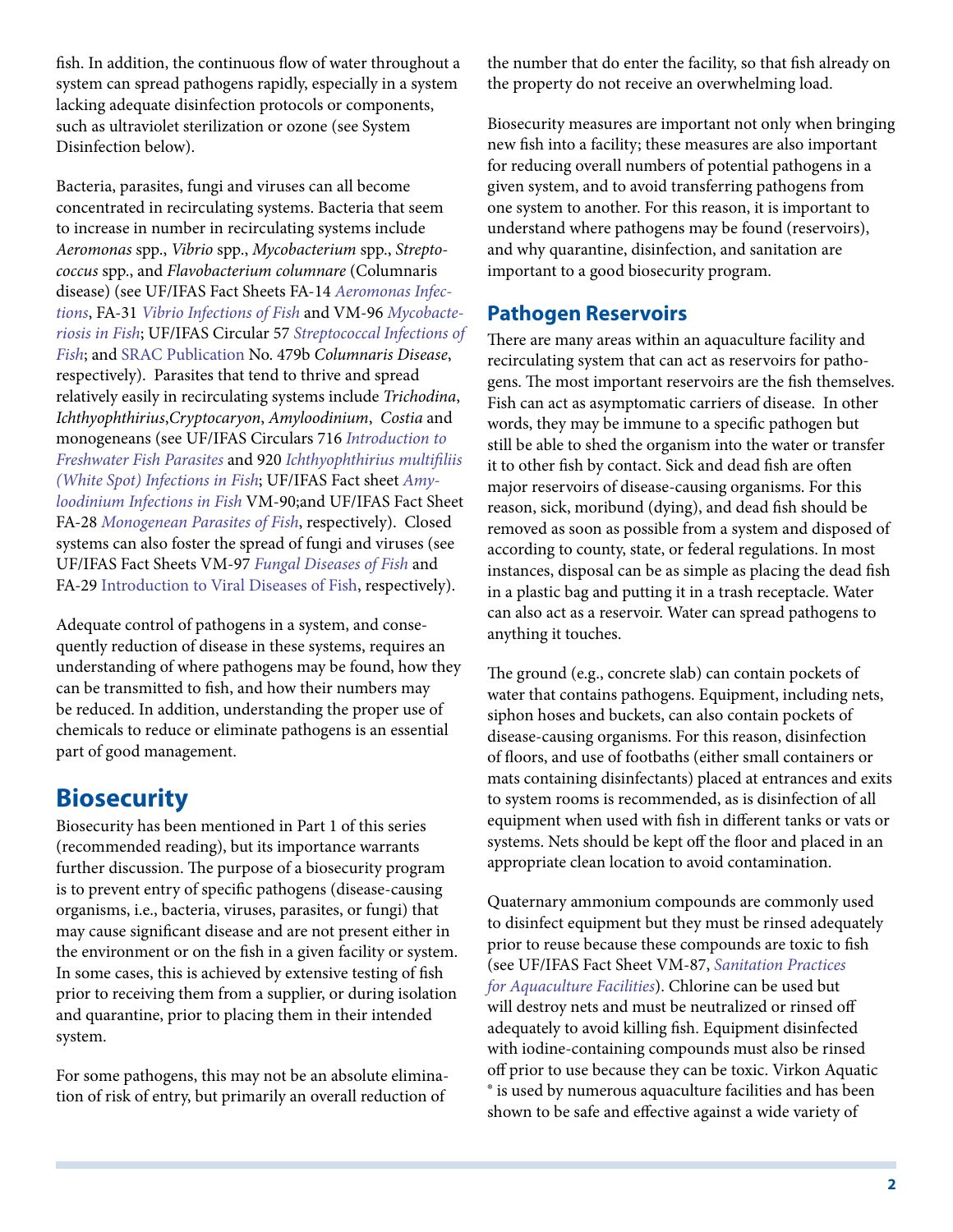aquatic pathogens when used as directed. Contact a fish health or aquaculture specialist for recommendations on disinfectants for equipment, floors, and footbaths.

System hardware, including sumps and filters, sediment, and tank walls, are common sites for pathogens. Sumps and tanks often contain a fine film (biofilm) or layer of sediment that may harbor pathogenic organisms. Sediment on the bottom of sumps and tanks should be vacuumed routinely. Uneaten food lying on the bottom of tanks can also provide areas for pathogens to flourish.

Filter beds, because of their particulate nature, concentrate microorganisms. Mechanical filters should be backwashed, as frequently as possible, to reduce the loads of the undesirable (non-biofilter) bacteria, as well as other potential pathogens.

### **Pathogen Transmission**

Pathogens can be transmitted several ways within a recirculating system:

- in the water
- fish to fish
- by vectors and fomites
- in the food

Introduction of water used to ship fish can be a key source of pathogens. Shipping water often contains high numbers of bacteria and may also contain parasites or other pathogens. These organisms are easily transferred from tank to tank in the recirculating water, or by aerosolization (in mist or spray) of water from one tank or system to another.

Within a single tank or vat, pathogens can be spread directly from fish to fish. Higher stocking densities and increased fish-to-fish contact (as seen in aggressive species) can increase the rate of spread of pathogens.

Vectors are organisms that can transmit disease-causing organisms from one animal to another. For example, the crustacean parasite *Argulus* ("fish louse") causes damage by itself, but it is also believed to transmit bacteria and viruses between fish. Leeches are another vector that can transmit blood-borne parasites and bacteria between fish. Additionally, people can act as vectors by transmitting water and pathogens from one tank to another via their hands or arms.

Fomites are inanimate objects that can transmit diseases. Examples of fomites in aquaculture systems include equipment, such as nets and siphon hoses, that are not properly disinfected before being used in other tanks or vats.

Food can also be a source of disease. Frozen and live foods can transmit bacteria, parasites, viruses, and fungi. In addition, feeds that have been improperly stored can contain pathogenic bacteria or mycotoxins, dangerous chemicals produced by the growth of certain types of fungi in the feed (see UF/IFAS Fact Sheet FA-95, *Molds in Fish Feeds and Aflatoxicosis*). Improperly stored feeds also have reduced nutritional value, due to degradation of micronutrients (e.g., reduction of vitamin C levels) and macronutrients (e.g., rancidity of fats).

# **System Disinfection or Sterilization**

As described previously, water may spread pathogens and also be a potential reservoir for them. Water from a tank containing sick fish often carries numerous disease-causing microorganisms. When this same water enters another tank of fish, those fish are then exposed to the microorganisms and they will have an increased risk of developing disease. Disinfection helps to greatly reduce the spread of some pathogens. Two techniques commonly used to disinfect water in aquaculture systems are ultraviolet sterilization and ozonation.

### **Ultraviolet Sterilization**

Ultraviolet (UV) sterilizers typically consist of UVproducing lamps encased in a glass or quartz sleeve. Water is passed over the lamps. The lamps emit ultraviolet light (a wavelength of approximately 254 nm is considered optimal) that penetrates cells and damages genetic material (DNA and RNA) and proteins.

For each type of microorganism, a specific "zap dose," measured in microwatt seconds per square centimeter, is required to selectively sterilize the system (i.e., kill the unwanted organism). The zap dose is determined by the intensity or wattage of the lamp, contact time or flow rate of the water, water clarity, and size and biological characteristics of the target organism. In general, larger organisms require a larger zap dose (see Table 1 and Figure 1); however, the specific structure of certain viruses (which are generally much smaller than bacteria) makes some of them more difficult to "kill" than other larger organisms. In general, the zap dose required is lowest for gram-negative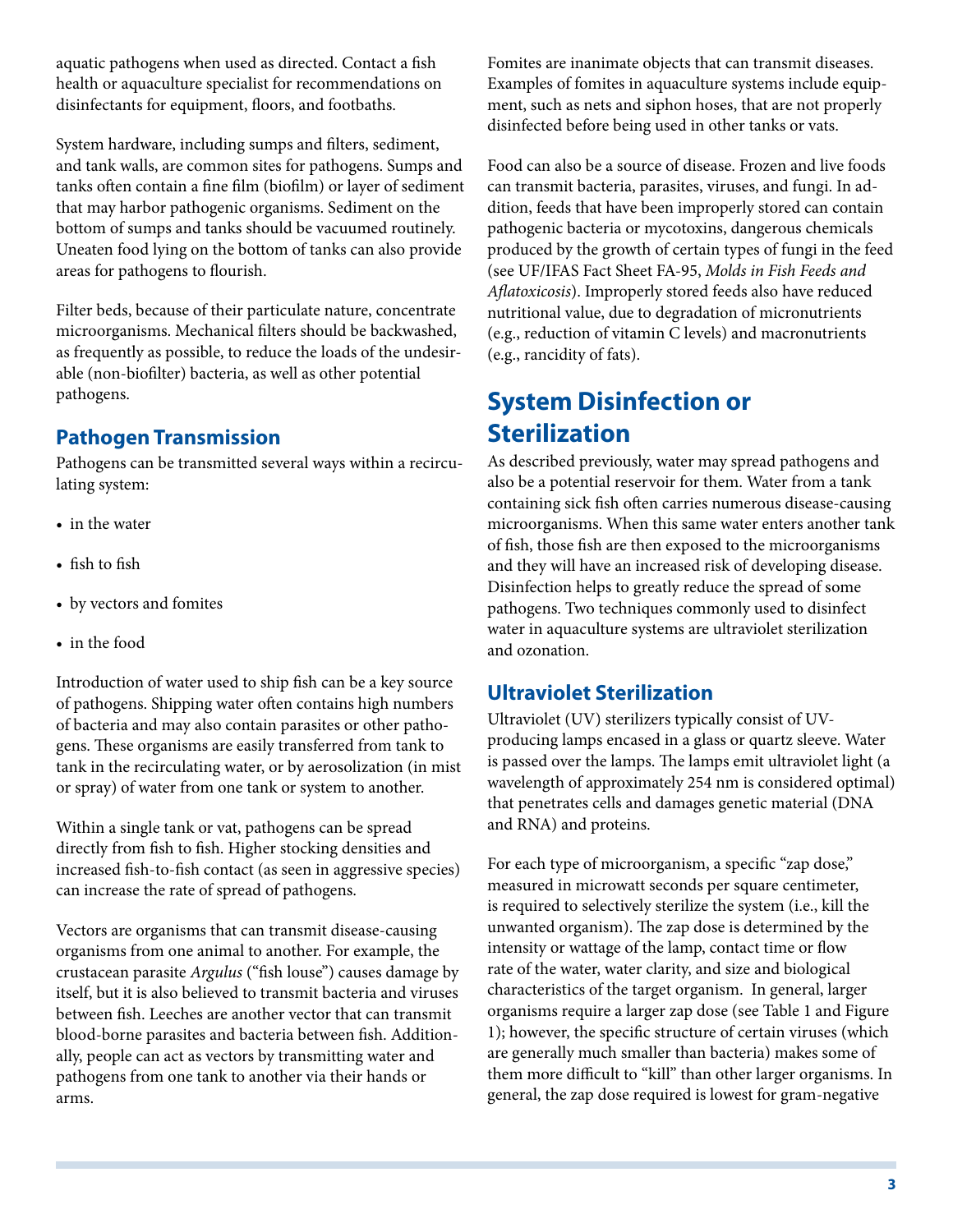bacteria, and it increases progressively for gram-positive bacteria, viruses, spore-forming bacteria, and protozoans.

| Pathogen                 | Dose                | <b>Reference</b>            |
|--------------------------|---------------------|-----------------------------|
| Virus:                   | $(\mu W \sec/cm^2)$ |                             |
| CCV                      | 20,000              | Yoshimizu, Takizawa, Kimura |
| <b>CSV</b>               | 100,000             | Yoshimizu, Takizawa, Kimura |
| <b>IHNV (CHAB)</b>       | 20,000              | Yoshimizu, Takizawa, Kimura |
| <b>IHNV (RTTO)</b>       | 30,000              | Yoshimizu, Takizawa, Kimura |
| IPNV (Buhl)              | 150,000             | Yoshimizu, Takizawa, Kimura |
| OMV (00-7812)            | 20,000              | Yoshimizu, Takizawa, Kimura |
| Bacteria:                |                     |                             |
| Aeromonas salmonicida    | 3,620               | Nomandeau                   |
| Bacilus subtilus spores  | 22,000              | Nagy                        |
| Fungi:                   |                     |                             |
| Saprolegnia hyphae       | 10,000              | Normandeau                  |
| Saprolegnia zoospores    | 39,600              | Normandeau                  |
| Parasite:                |                     |                             |
| Ceratomyxa shasta        | 30,000              | Bedell                      |
| Costia necatrix          | 318,000             | Vlasenko                    |
| Ichthyophthirius tomites | 100,000             | Hoffman                     |
| Myxosoma cerebralis      | 35,000              | Hoffman                     |
| Sarcina lutea            | 26,400              | Nagy                        |
| Trichodina sp.           | 35,000              | Hoffman                     |
| Trichodina nigra         | 159,000             | Vlasenko                    |





Figure 1. Recommended zap doses for different organisms.

#### **Ozonation**

Ozone-disinfection systems introduce ozone,  $O_3$ , a highly reactive molecule, into a contact chamber (isolated from the main system holding the fish). Ozone generators are

more complex than UV-sterilizing units, and they require the presence of a high energy field through which dry filtered air or pure oxygen flows. The ozone oxidizes (i.e., reacts with and breaks down) dissolved and suspended molecules, as well as molecules within and on pathogens in the water. In freshwater systems, ozone rapidly breaks down or dissipates once it makes contact with the water; therefore, water from a contact chamber can be reintroduced into the system quickly, if the system is designed properly. However, as ozone is so highly reactive, all ozone must be eliminated from the water prior to its reintroduction. This elimination can be accomplished in several ways including off-gassing or removal by carbon filtration. Consult with an aquaculture specialist or a manufacturer of ozone sterilizers before purchasing a unit.

Ozone does not appreciably oxidize ammonia (i.e., convert ammonia into nitrite). In recirculating systems, this reaction is commonly accomplished by nitrifying bacteria in the biofilter. Ozone does oxidize nitrite to nitrate, so it augments the efforts of nitrifying bacteria in the biofilter. If the ozone is turned off in a system adapted to its presence, the nitrifying bacteria in the biofilter may not be present in high enough numbers to prevent nitrite levels from temporarily spiking in the system.

In addition to sterilizing water, ozone helps other parts of the system. Ozone promotes water clarity by rapidly breaking down dissolved and particulate organics that discolor or cloud the water. Ozone improves biofiltration efficiency by decreasing the organic load in the biofilter. This organic load is a food source for bacteria known as heterotrophs. Heterotrophs include many disease-causing bacteria that often compete with nitrifying bacteria for space and oxygen in the biofilter.

Ozone is more dangerous than UV sterilization. Small amounts in the water can kill fish and residual amounts in the air can be toxic to humans. In seawater, removal or dissipation of ozone is typically slower than in freshwater, and by-products of ozonation can increase the risk of disease in fish. For example, chemical by-products of ozonation have been suggested as one potential cause of head and lateral line erosion, although, research to demonstrate this association has not be completed. Also, some species are much more sensitive to residual ozone levels than others. There are different ways to monitor ozone levels in the water holding the fish. Consult a specialist for details on proper and safe use of ozone.

An aquaculture specialist or manufacturer of UV-sterilizers can provide advice about the size of sterilizer required for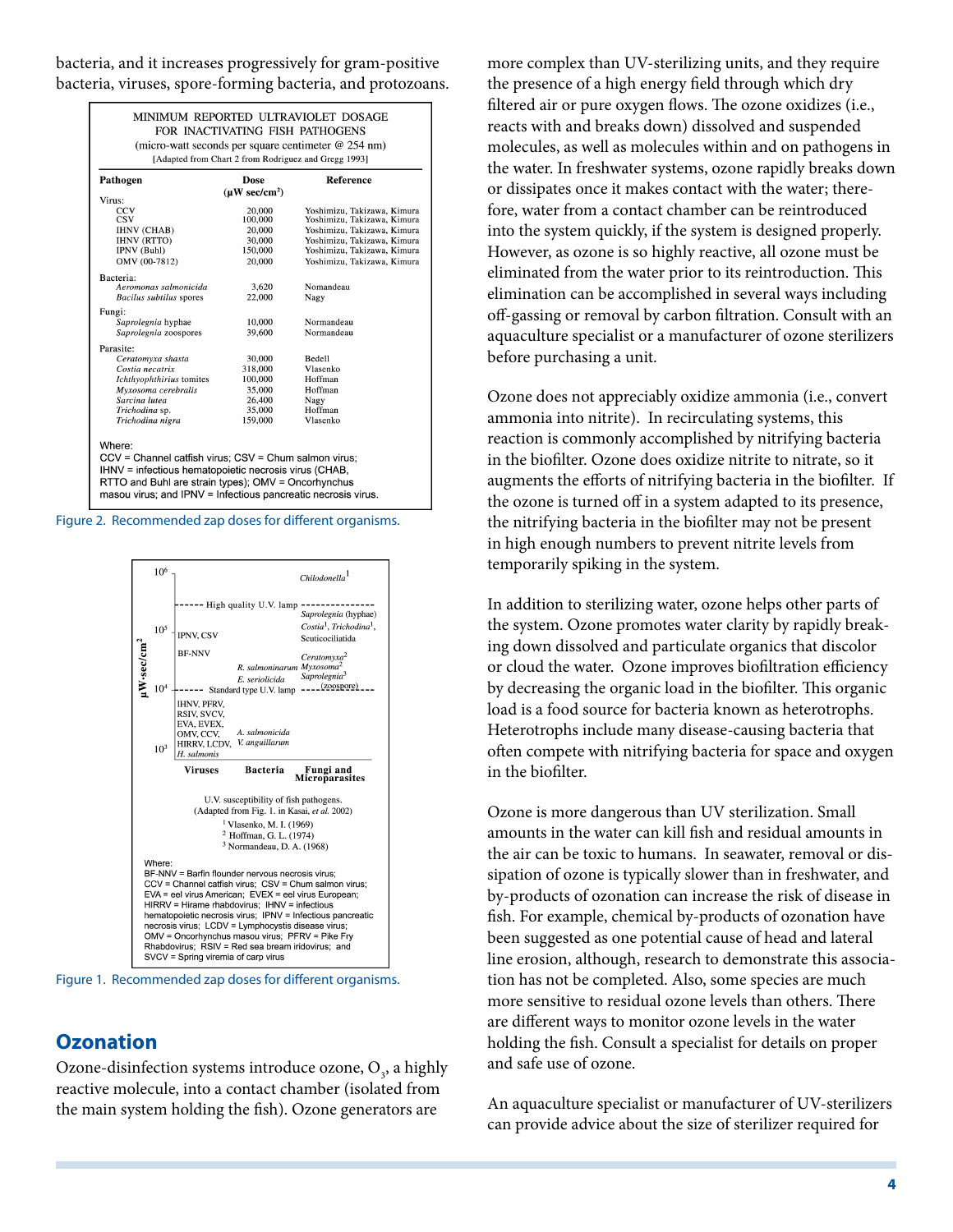a specific system and specific pathogens. Maintenance and regular bulb replacement are important, because UV-bulbs quickly lose their initial strength. Most UV bulbs need replacing every 6–9 months.

Bacterial counts, run on agar plates, can be used to determine the effectiveness of UV sterilizers against bacteria in the water. More user-friendly kits are also available from some companies for bacterial count determination. Consult a fish health specialist or aquatic microbiologist for assistance.

# **Effects of Chemicals on the Biofilter**

If changes in management, such as improvements in water quality, handling, or nutrition, cannot resolve a disease outbreak, chemicals may be required. Water changes are always recommended prior to placing tanks or vats containing the treated fish back on-line with the rest of the system.

Several studies, conducted in the late 1970s using certain chemicals, had different reported effects on biofilter capacity (Collins et al 1975; Collins et al 1976; Levine and Meade 1976; Spotte 1979). In general, fish health specialists DO NOT recommend using antibiotics as a bath treatment in a recirculating system.

### **Use of Antibiotics and Antibacterials**

For species of food fish with specific, FDA-approved antibiotics, these antibiotics must be used according to FDA regulations. The chemical malachite green is explicitly illegal for use in food fish, as are other chemicals. If in doubt, contact a fish health specialist with regard to legal use of treatments for the species you are raising.

Diagnosis of a bacterial disease should be verified by a fish health specialist, and appropriate bacterial tests should be run to determine which antibiotic will be effective. Ideally, in ornamental fish, this antibiotic should be given in a medicated food, although in some cases injections may be warranted for valuable individuals.

In the ornamental fish industry and in public aquaria, antibiotic bath treatments are used, under strict control, when fish are not taking food or have external infections (see UF/IFAS Circular 84 *[Use of Antibiotics in Ornamental](FA084)  [Fish Aquaculture](FA084)*). There are no FDA-approved antibiotics for use in all ornamental fish. The FDA has exercised regulatory discretion with regard to use of antibiotics in the ornamental fish industry. This means that currently

they will not necessarily take legal action, unless a violation is considered worthy of such action. This situation may change in the future.

Under certain conditions, veterinarians have the legal right to prescribe antibiotics to their clients to be used in an "extra-label" manner. "Extra-label" means using the antibiotic in a way that is different from that for which it is specifically labeled. Therefore, aquaculturists are encouraged to work closely with a fish veterinarian during disease outbreaks as well as during development of a fish health management program.

Therefore, antibiotics should only be used in a bath under the following conditions:

- the fish will not consume a medicated feed
- in consultation with a fish veterinarian or fish health specialist
- proper culture and sensitivity tests have been run to determine which antibiotic should be used
- the treated fish are "taken off line", so the water is contained and will not contact the biological filter
- the treated water is disposed of according to local regulations

Studies (Collins et al 1976; Levine and Meade 1976; Spotte 1979) have demonstrated that use of antibiotics as a bath treatment will negatively impact the biofilter, reducing its ability to function by as much as 44–100%.

### **Use of Other Chemicals**

Research has shown that there are some differences in the inhibitory effects of formalin, malachite green (**illegal for use in food fish**), methylene blue (**methylene blue is not recommended** by fish health specialists and is illegal for use with food fish), copper sulfate, and potassium permanganate on the biofilter bacteria (Collins et al 1975; Levine and Meade 1976).

Different studies show different effects. Formalin used in one study, at 25 mg/L had no effect, whereas another study showed reduction of biofilter bacterial activity by 27% when used at 15 mg/L. As a rule of thumb, most aquaculturists do not consider use of formalin at 15–25 mg/L to have a major impact on the biofilter. However, when testing for ammonia levels, formalin will react with Nesslers Reagent (a component of most ammonia test kits) and can give a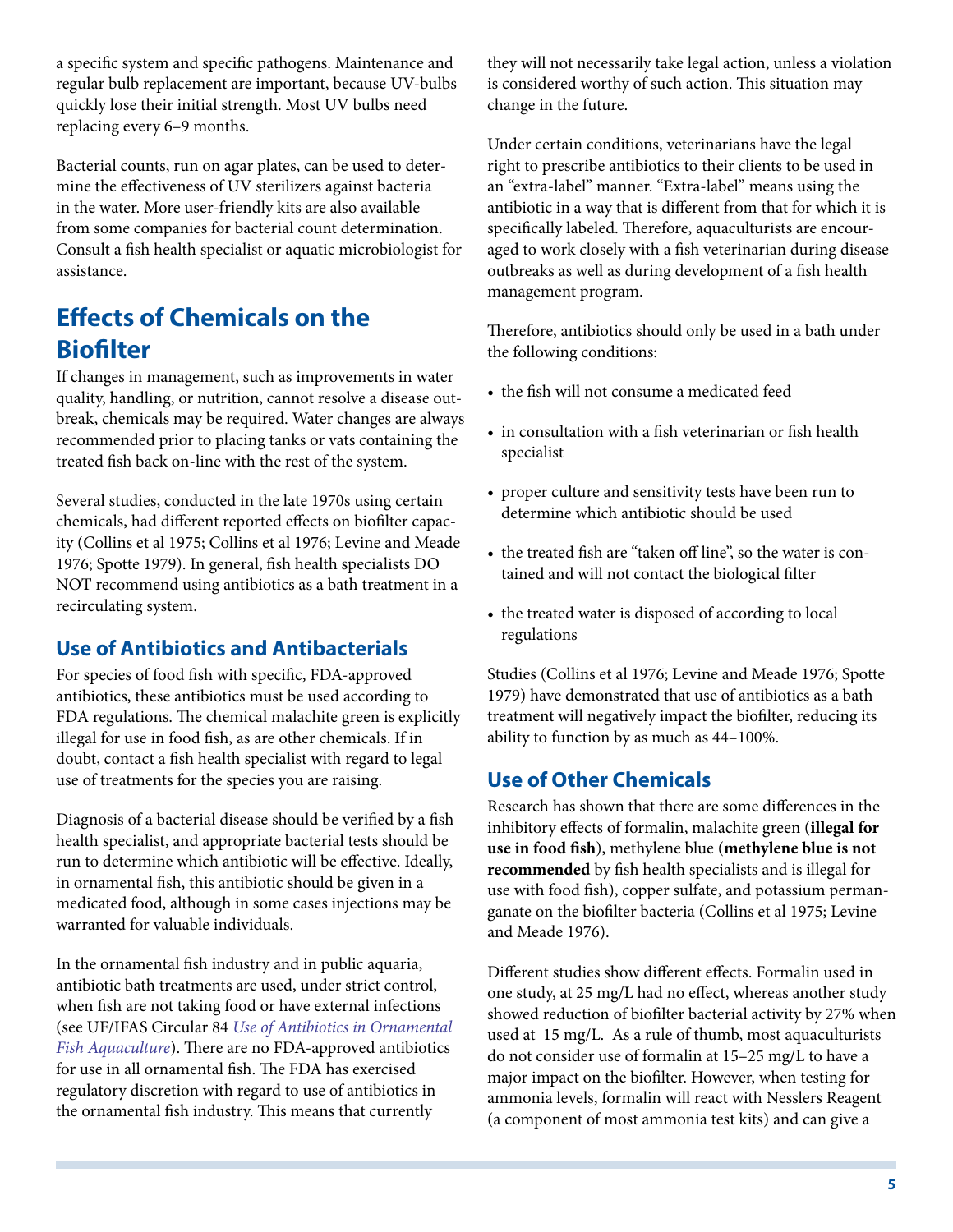falsely elevated ammonia reading. In systems treated with formalin, the salicylate reagent test for ammonia is recommended (Hach Company 2002) because it does not react with aldehydes (e.g., formaldehyde found in formalin).

Malachite green (again, illegal for use in food fish) has been shown to have no effect on the biofilter at 0.1 mg/L, combined with or without formalin at 25 mg/L. Copper sulfate at 1 and 5 mg/L likewise had no effect on biofiltration.

By contrast, potassium permanganate experiments have been mixed. In one study, a 4-mg/L dosage resulted in no inhibition of the biofilter, whereas in another study, a 1-mg/L dosage resulted in an 86% inhibition.

The actual impact on an individual system will most likely depend upon many factors, such as chemical concentration, length of time in treatment, organic load, pH, temperature, alkalinity, filtration, oxygen levels, and stocking density; and, although this will most likely be true for most chemicals, this may better explain the differences in effect by potassium permanganate.

More work has to be conducted on the use of hydrogen peroxide in recirculating aquaculture systems, especially its safety and efficacy for use in various fish species and system configurations, including effects on biofiltration. More organics in the system lessen the likelihood that biofilter bacteria will be damaged or killed by these chemicals. However, too high an organic load will render these chemicals ineffective as treatments.

If possible, affected fish should be treated in vats or tanks that have been taken off-line from the remainder of the system, and a 75–100% water change should be done in those vats or tanks prior to their being placed back on-line.

It is important to reiterate that antibiotics are NEVER recommended for use in system-wide bath treatments because of the potential for development of antibiotic-resistant strains of pathogens and severe detrimental effects on the nitrifying bacteria within the biofilter. If a population of fish in a recirculating system must undergo a specific antibiotic bath treatment, that population should be isolated from the rest of the system by shutting off water flow during treatment. After treatment, 100% water changes for the treated vats or tanks are recommended.

*Salt (sodium chloride)* Another chemical commonly used in recirculating systems is salt (sodium chloride). Salt can be useful in reducing certain parasite infections in a system. Salt also helps reduce osmolarity stresses by increasing the salt concentration in the water relative to the normal concentration in the fish's body (freshwater fish have a higher body salt content than freshwater and so must use energy to keep the body's salt concentration – the osmolarity – in balance). Most tropical fish can tolerate a salt concentration of  $1-3$  g/L, and this level is not harmful to the biological filter.

### **Summary**

Before new fish are placed into a new system, or into a system already containing fish, biosecurity protocols (including quarantine, sanitation, and disinfection) should be followed.

Recirculating systems may promote the growth of certain disease-causing organisms (pathogens). A good understanding of where these pathogens (parasites, bacteria, fungi, and viruses) may exist in a system and how they may enter a system is important for the recirculating system manager. This understanding is critical for good system design and for the development of effective management protocols.

Pathogens can be found on fish in the system; in the water; on system hardware including the facility floor; on surfaces of tanks, sumps, and filter beds; and on husbandry equipment such as nets and siphons. They can be transmitted by water, from fish to fish, by vectors (other organisms including people), by fomites (non-living things such as nets), and by contaminated feed.

Ultraviolet and ozone sterilizing units can help reduce overall pathogen numbers in a system, but they will not prevent spread of pathogens within a system unit (e.g., tank or vat). Sterilizing units must be sized properly, according to manufacturer's recommendations, and they also must be strictly maintained. Only the water that contacts the sterilizers will be affected. Poor husbandry (for example, not dipping nets when using them between tanks) will negate any benefits of these sterilizing systems. Also, ozone can be dangerous to fish and humans.

Chemicals used in a system may have undesirable effects on the water, biological filter, the fish, or employees. Therefore the pros and cons of each chemical used in the system must be understood. All chemicals should only be used in an appropriate manner.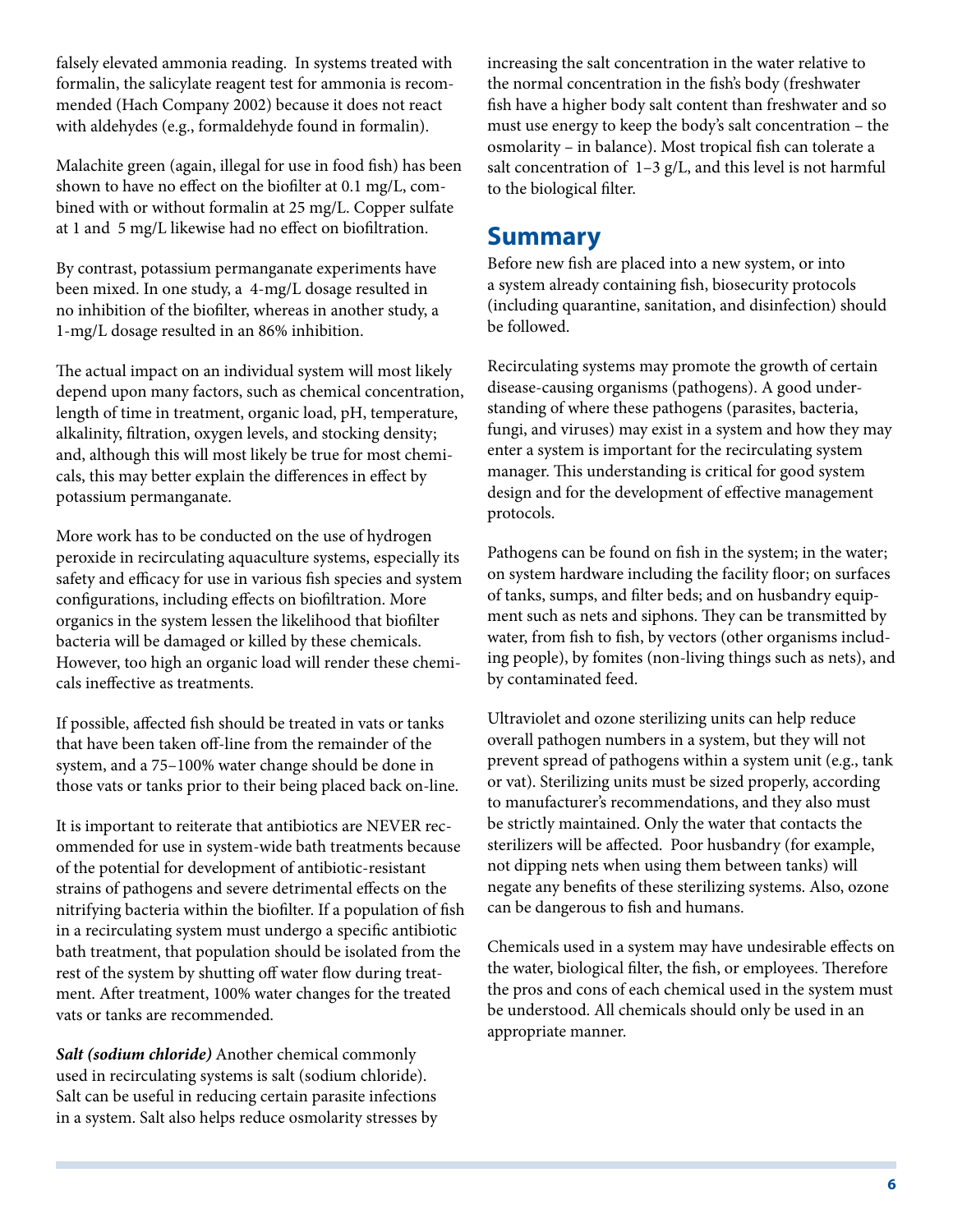# **Recommended Reading**

SRAC Publication No. 479b *Columnaris Disease*. [https://srac.tamu.edu/index.cfm/event/getFactSheet/](https://srac.tamu.edu/index.cfm/event/getFactSheet/whichfactsheet/128/) [whichfactsheet/128/](https://srac.tamu.edu/index.cfm/event/getFactSheet/whichfactsheet/128/)

UF/IFAS Circular 57 *Streptococcal Infections of Fish*. [http://](http://edis.ifas.ufl.edu/FA057) [edis.ifas.ufl.edu/FA057](http://edis.ifas.ufl.edu/FA057)

UF/IFAS Circular 84 *Use of Antibiotics in Ornamental Fish Aquaculture*.<http://edis.ifas.ufl.edu/FA084>

UF/IFAS Circular 120 *Fish Health Management Considerations in Recirculating Aquaculture Systems – Part 1: Introduction and General Principles.* [http://edis.ifas.ufl.edu/](http://edis.ifas.ufl.edu/FA101) [FA099](http://edis.ifas.ufl.edu/FA101)

UF/IFAS Circular 122 *Fish Health Management Considerations in Recirculating Aquaculture Systems – Part 3: General Recommendations and Problem-Solving Approaches.* <http://edis.ifas.ufl.edu/FA101>

UF/IFAS Circular 716 *Introduction to Freshwater Fish Parasites*. [http://edis.ifas.ufl.edu/FA041.](http://edis.ifas.ufl.edu/FA041)

UF/IFAS Circular 919 *Stress – Its Role in Fish Disease*. [http://edis.ifas.ufl.edu/FA005.](http://edis.ifas.ufl.edu/FA005)

UF/IFAS Circular 920 *Ichthyophthirius multifiliis (White Spot) Infections in Fish*. [http://edis.ifas.ufl.edu/FA006.](http://edis.ifas.ufl.edu/FA006)

UF/IFAS Circular 921 *Introduction to Fish Health Management*. [http://edis.ifas.ufl.edu/FA004.](http://edis.ifas.ufl.edu/FA004)

UF/IFAS Fact Sheet FA-14 *Aeromonas Infections*. [http://](http://edis.ifas.ufl.edu/FA042) [edis.ifas.ufl.edu/FA042.](http://edis.ifas.ufl.edu/FA042)

UF/IFAS Fact Sheet FA-16 *Ammonia*. [http://edis.ifas.ufl.](http://edis.ifas.ufl.edu/FA031) [edu/FA031](http://edis.ifas.ufl.edu/FA031).

UF/IFAS Fact Sheet FA-28 *Mongenean Parasites of Fish*. [http://edis.ifas.ufl.edu/FA033.](http://edis.ifas.ufl.edu/FA033)

UF/IFAS Fact Sheet FA-29 *Introduction to Viral Diseases of Fish*. [http://edis.ifas.ufl.edu/FA034.](http://edis.ifas.ufl.edu/FA034)

UF/IFAS Fact Sheet FA-31 *Vibrio Infections of Fish*. [http://](http://edis.ifas.ufl.edu/FA036) [edis.ifas.ufl.edu/FA036.](http://edis.ifas.ufl.edu/FA036)

UF/IFAS Fact Sheet FA-55 *Submission of Fish for Diagnostic Evaluation*. [http://edis.ifas.ufl.edu/FA055.](http://edis.ifas.ufl.edu/FA055)

UF/IFAS Fact Sheet FA-95 *Molds in Fish Feeds and Aflatoxicosis*. <http://edis.ifas.ufl.edu/FA095>.

UF/IFAS Fact Sheet VM-77 *Use of Formalin to Control Fish Parasites*. [http://edis.ifas.ufl.edu/VM061.](http://edis.ifas.ufl.edu/VM061)

UF/IFAS Fact Sheet VM-86 *Use of Salt in Aquaculture*. [http://edis.ifas.ufl.edu/VM007.](http://edis.ifas.ufl.edu/VM007)

UF/IFAS Fact Sheet VM-87 *Sanitation Practices for Aquaculture Facilities*.<http://edis.ifas.ufl.edu/AE081>.

UF/IFAS Fact sheet VM-90. *Amyloodinium Infections in Fish*. [http://edis.ifas.ufl.edu/VM004.](VM004)

UF/IFAS Fact Sheet VM-96 *Mycobacteriosis in Fish*. [http://](http://edis.ifas.ufl.edu/VM055) [edis.ifas.ufl.edu/VM055](http://edis.ifas.ufl.edu/VM055).

UF/IFAS Fact Sheet VM-97 *Fungal Diseases of Fish*. [http://](http://edis.ifas.ufl.edu/VM033) [edis.ifas.ufl.edu/VM033](http://edis.ifas.ufl.edu/VM033).

UF/IFAS Fact Sheet VM-142 *Spring Viremia of Carp*. [http://](http://edis.ifas.ufl.edu/VM106) [edis.ifas.ufl.edu/VM106](http://edis.ifas.ufl.edu/VM106)

### **References and Further Reading**

Bedell G.W. 1971. Eradicating *Ceratomyxa shasta* from infected water by chlorination and ultraviolet irradiation. Progressive Fish-Culturist 33: 51-54.

Collins M.T., J.B. Gratzek, D.L. Dawe and T.G. Nemetz. 1975. Effects of parasiticides on nitrification. Journal of the Fisheries Research Board of Canada 32: 2033-2037.

Collins M.T., J.B. Gratzek, D.L. Dawe and T.G. Nemetz. 1976. Effects of antibacterial agents on nitrification in an aquatic recirculating system. Journal of the Fisheries Research Board of Canada 33: 215-218.

Hach Company. 2002. Water Analysis Handbook, Fourth edition. Hach Company, Loveland, CO. 1260 pp.

Hoffman G.L. 1974. Disinfection of contaminated water by ultraviolet irradiation with emphasis on whirling disease (*Myxosoma cerebralis*) and its effect on fish. Transactions of the American Fisheries Society 103: 541-550.

Kasai H., M. Yoshimizu and Y. Ezura. 2002. Disinfection of water for aquaculture. Fisheries Science, Volume 68, Supplement I, pp. 821-824. Blackwell Publishing, Oxford, UK.